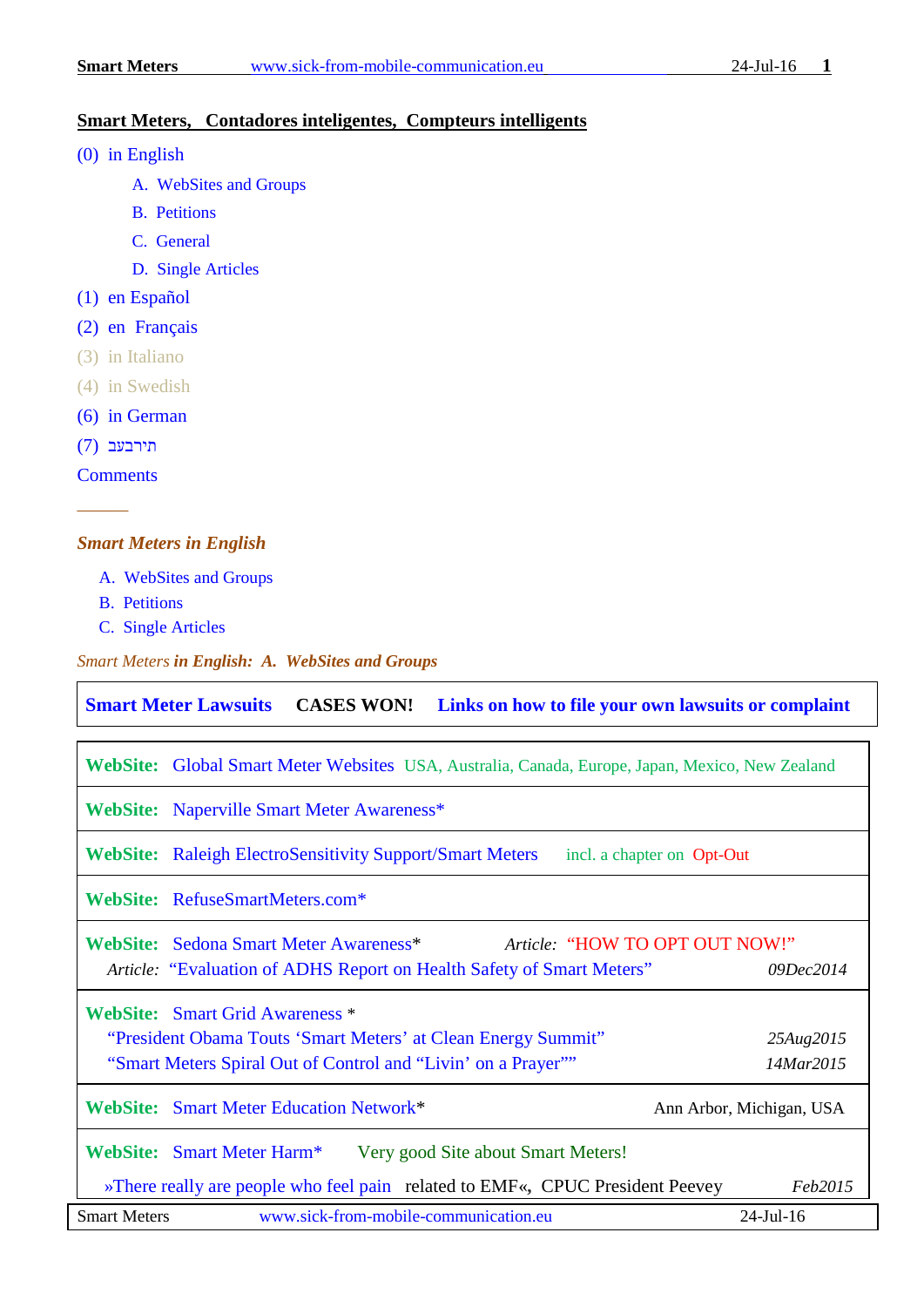| <b>Smart Meters</b> |                                                                                                                         | www.sick-from-mobile-communication.eu                                                                                                                                                                                                                                    | 24-Jul-16<br>2          |
|---------------------|-------------------------------------------------------------------------------------------------------------------------|--------------------------------------------------------------------------------------------------------------------------------------------------------------------------------------------------------------------------------------------------------------------------|-------------------------|
|                     |                                                                                                                         | »A massive corruption scandal is unfolding in California at the Public Utilities Commission.«                                                                                                                                                                            |                         |
|                     | <b>WebSite: Smart Meter Lawsuits</b>                                                                                    | Links on how to file your own lawsuits or complaint                                                                                                                                                                                                                      |                         |
|                     | WebSite: Stay on the Truth:*<br><b>Safety Concerns in Our Schools"</b>                                                  | "Washington State Department of Health Responding To Wi-Fi                                                                                                                                                                                                               | 4Mar2015                |
|                     | <b>WebSite:</b> Smart Meter Education Network *<br>and fights for the rights of everyone to have a safe, analog meter." | "The Smart Meter Education Network educates people about the health and privacy hazards of smart meters                                                                                                                                                                  | Michigan, USA           |
|                     |                                                                                                                         | WebSite: Stop Smart Meters!* Find a Local Group With 61 comments                                                                                                                                                                                                         | California, USA         |
|                     |                                                                                                                         | "StopSmartMeters.org has now published the most comprehensive, up-to-date and accurate<br>international guide to Stop Smart Meters groups and our allies anywhere on the web. It is now easier<br>than ever to find groups working to stop smart meters where you live." |                         |
|                     | Article: "Why Stop Smart Meters?"                                                                                       | Article: "PG&E Suggested 'Prozac' for those Injured by Smart Meters"                                                                                                                                                                                                     | 26Feb2015               |
|                     | <b>Smart Meter Lawsuits</b><br><b>CASES WON!</b>                                                                        | Links on how to file your own lawsuits or complaint                                                                                                                                                                                                                      |                         |
|                     | WebSite: Stop Smart Meters*                                                                                             |                                                                                                                                                                                                                                                                          | <b>UK</b>               |
|                     | WebSite: Stop Smart Meters Australia*                                                                                   |                                                                                                                                                                                                                                                                          |                         |
|                     |                                                                                                                         | "Smart meter health surveys show striking symptom similarities"                                                                                                                                                                                                          | 25Mar2015               |
|                     |                                                                                                                         | "Technical study reveals magnitude of Victorian smart meter transmissions"                                                                                                                                                                                               | 03Aug2015               |
| <b>WebSite:</b>     | <b>Stop Smart Meters Ireland</b>                                                                                        |                                                                                                                                                                                                                                                                          | Ireland                 |
| <b>WebSite:</b>     | stopsmartmeters.org.nz! *                                                                                               |                                                                                                                                                                                                                                                                          | New Zealand             |
| <b>WebSite:</b>     | stop smartmeters tasmania.com*                                                                                          |                                                                                                                                                                                                                                                                          |                         |
| <b>WebSite:</b>     | <b>Stop Washington Smart Meters</b>                                                                                     |                                                                                                                                                                                                                                                                          |                         |
| <b>WebSite:</b>     | Take Back Your Power*                                                                                                   | on Smart Meters                                                                                                                                                                                                                                                          | Oxnard, California, USA |
|                     |                                                                                                                         |                                                                                                                                                                                                                                                                          |                         |

## <span id="page-1-0"></span>*Smart Meters in English: B. Petitions*

| "ban-smart-meters-in-sedona-arizona"* sedonasmartmeterawareness.com/*                           |  | deadline 1Apr2015 |  |
|-------------------------------------------------------------------------------------------------|--|-------------------|--|
| "Immediately STOP installation of cell towers at all LA County fire and lifeguard facilities!"* |  |                   |  |
|                                                                                                 |  | Stop LA-RICS, USA |  |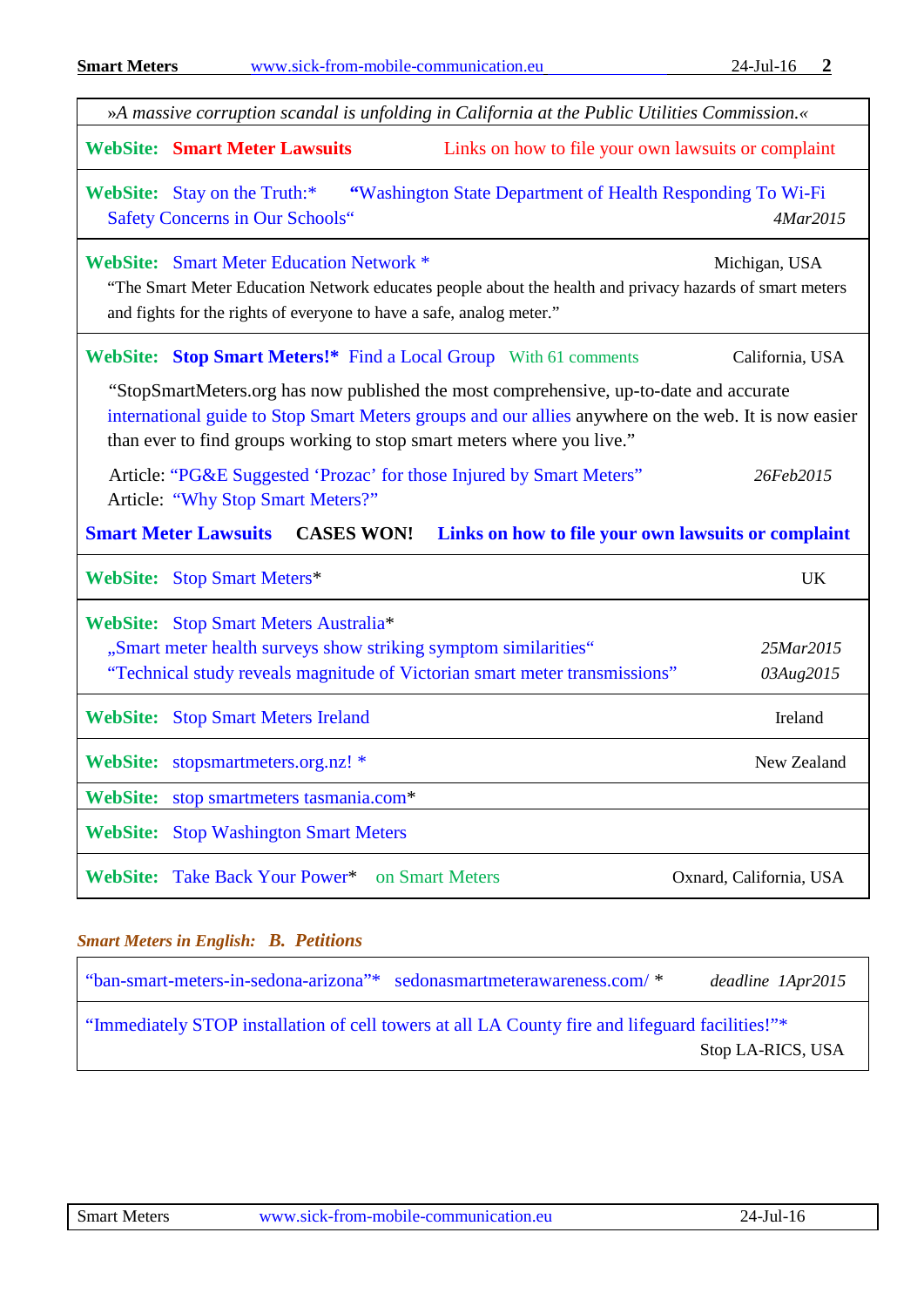| <b>Smart Meters</b>                                                                                                                                                                                                                                                     | www.sick-from-mobile-communication.eu                              | 3<br>$24$ -Jul-16          |  |
|-------------------------------------------------------------------------------------------------------------------------------------------------------------------------------------------------------------------------------------------------------------------------|--------------------------------------------------------------------|----------------------------|--|
|                                                                                                                                                                                                                                                                         | <b>Smart Meters in English: C. General</b>                         |                            |  |
|                                                                                                                                                                                                                                                                         | "CPS Energy admits to overcharging customers with smart meters"    | kens5 $22$ <i>Sep</i> 2015 |  |
|                                                                                                                                                                                                                                                                         | "Smart Meters: What are smart meters?" "How do smart meters work?" | cancer.org 24Sep2014       |  |
| "Smart electricity grids and meters in the EU Member States" »The 2014 Commission<br>Benchmarking Report reflected on progress in the roll-out of smart metering across the EU and found a<br>mixed picture.«<br><b>European Parliamentary Research Service</b> Sep2015 |                                                                    |                            |  |
|                                                                                                                                                                                                                                                                         | "EU briefing states meter rollouts key to smart grid Europe plan"  | metering.com<br>18Sep2015  |  |

# <span id="page-2-0"></span>*Smart Meters in English: D. Single Articles*

| "Citizens to PSO: Stop installation of smart meters"                                                                                                                                                  | tulsabeacon.com 8Oct2015               |
|-------------------------------------------------------------------------------------------------------------------------------------------------------------------------------------------------------|----------------------------------------|
| "Hundreds of angry customers pull 'smart' meters"                                                                                                                                                     | takebackyourpower 3Oct2015             |
| "High electric rates, frequent outages — fed up customers pull smart meters"                                                                                                                          | intellihub 3Oct2015                    |
| "Some Rockford residents reject ComEd smart meters over health concerns"                                                                                                                              | rrstar 3Oct2015                        |
| "Smart Meters Damage"                                                                                                                                                                                 | beforeitsnews 2Oct2015                 |
| "'Smart' Water Meters Vulnerable To Attack"                                                                                                                                                           | stopsmartmeters.org.uk 27Sep2015       |
| "Smart meters giving Victorian consumers 'no benefit' on electricity bills"                                                                                                                           | abc.net.au 16Sep2015                   |
| "Naperville settles lawsuit with smart meter foe"*                                                                                                                                                    | Chicago Tribune 15Sep2015              |
| "Here's what's not-so-smart about these new energy meters"                                                                                                                                            | The Guardian 6Sept2015                 |
| "Risks' with smart meters are almost nonexistent"<br>(terrible!!)                                                                                                                                     | The Oklahoman 03Sept2015               |
| "UK Energy Firm Caught Forcibly Installing Smart Meter Against Person's Consent" UK 31Aug2015<br>"A Reminder – Your Rights in Relation to Smart Meters"                                               | stopsmartmeters.org.uk UK 18Aug2012    |
| "Residents write to Fortis protesting smart meters"                                                                                                                                                   | Rossland Telegraph 26Aug2015           |
| "How drones can be used to hack your home"<br>can detect where smart home products are located.                                                                                                       | Busuness Insider, UK 24Aug2015         |
| "Canadian Politicians Pitch Parents While Not Informed Prime Minister Harper's Administration is<br>Allowing Their Children To Be Radiated By RF EMFs Across The Country With Reporter's<br>Response" | thermoguy 18Aug2015                    |
| "Stop the £11 billion 'smart meter' ripoff!"                                                                                                                                                          | The Ecologist 14Aug2015                |
| "S.M.A.R.T. Meter implementation"                                                                                                                                                                     | Addleshaw Goddard LLP, UK,<br>7Aug2015 |
| www.sick-from-mobile-communication.eu<br><b>Smart Meters</b>                                                                                                                                          | 24-Jul-16                              |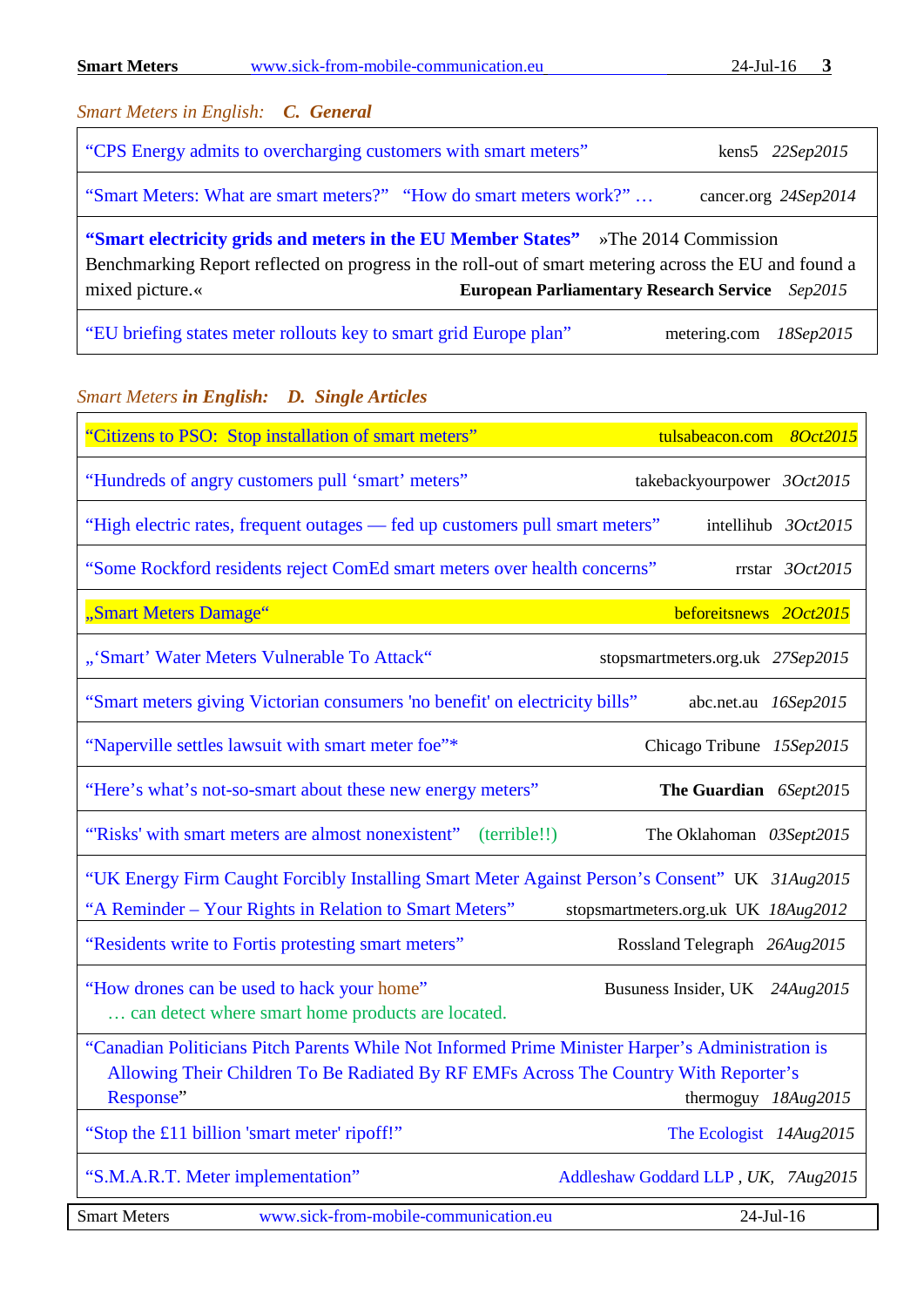Г

| "Got a Smart Meter? New Device Blocks 98% of Radiation"<br>TheHealthyHomeEconomist 11Aug2015                                                                                                                                                                                                                                                      |           |
|---------------------------------------------------------------------------------------------------------------------------------------------------------------------------------------------------------------------------------------------------------------------------------------------------------------------------------------------------|-----------|
| "Technical study reveals magnitude of Victorian smart meter transmissions"<br>Stop Smart Meters Australia 03Aug2015                                                                                                                                                                                                                               |           |
| "Are insurance companies avoiding the smart meter problem"*<br>examiner.com 26Jul2015                                                                                                                                                                                                                                                             |           |
| "Appeals Court Judge Resoundingly Supports Consumers Energy Customers"<br>»How can smart meters save money when Consumers seeks to add millions of dollars to the base rate to<br>fund the AMI program?« - Judge Peter O'Connell -<br>25Jul2015<br>»A cost-benefit analysis [of smart meters] should include health, safety, and privacy issues.« |           |
| "Cardiac Devices Like Pacemakers May (Rarely) Malfunction When Too Close To A Smartphone"*<br>Medical Daily 22Jun2015                                                                                                                                                                                                                             |           |
| "Smartphones Pose Slight Risk to Heart Devices – Current safety recommendations for pacemakers,<br>ICDs should still be followed"*<br>medpagetoday.com 22Jun2015                                                                                                                                                                                  |           |
| "Pediatric autism specialist calls for smart meter moratorium"<br>Toril Jelter 19Jul2015                                                                                                                                                                                                                                                          |           |
| "Dangers of Smart Meters Extend Beyond Radiation Exposure"<br>"V" 11Jun2015                                                                                                                                                                                                                                                                       |           |
| "Stop sought to smart meters"*<br>Jon Manchester, BC News 01Jun2015                                                                                                                                                                                                                                                                               |           |
| "Smart Meters: Enforcement Of Mandatory Water Restrictions Is Only Just The Beginning"<br>Michael Snyder 13Apr2015                                                                                                                                                                                                                                |           |
| "Parents remove children from school, saying Wi-Fi networks are making them sick"*<br>dailytelegraph.com.au<br>02Apr2015                                                                                                                                                                                                                          |           |
| "New cell towers and smart meters increase radiation exposure across Los Angeles"*<br>naturalnews.com 1Apr2015                                                                                                                                                                                                                                    |           |
| "ban-smart-meters-in-sedona-arizona" sedonasmartmeterawareness.com/ *<br>deadline 1Apr2015                                                                                                                                                                                                                                                        |           |
| "Government urged to halt smart meter roll out"*<br>UK: central-government.governmentcomputing.com<br>30Mar2015                                                                                                                                                                                                                                   |           |
| "California knew smart meters were dangerous"<br>maisonsaine.ca 29Mar2015                                                                                                                                                                                                                                                                         |           |
| "Ann Arbor family has power shut off by DTE in dispute over installing new SMART meter on their<br>home"<br>18Mar2015<br>wxyz.com                                                                                                                                                                                                                 |           |
| "Smart meter draws negative reactions from all over B.C."*<br>langleyadvance.com 17Mar2015                                                                                                                                                                                                                                                        |           |
| "Ranking Electricity Meters for Risk to Health, Privacy, and Cyber Security"<br>R.M.Powell<br>electromagnetichealth.org                                                                                                                                                                                                                           | 15Mar2015 |
| "Media Blackout on Smart Meter Dangers" Wins Project Censored Award"*                                                                                                                                                                                                                                                                             |           |
| 24-Jul-16<br><b>Smart Meters</b><br>www.sick-from-mobile-communication.eu                                                                                                                                                                                                                                                                         |           |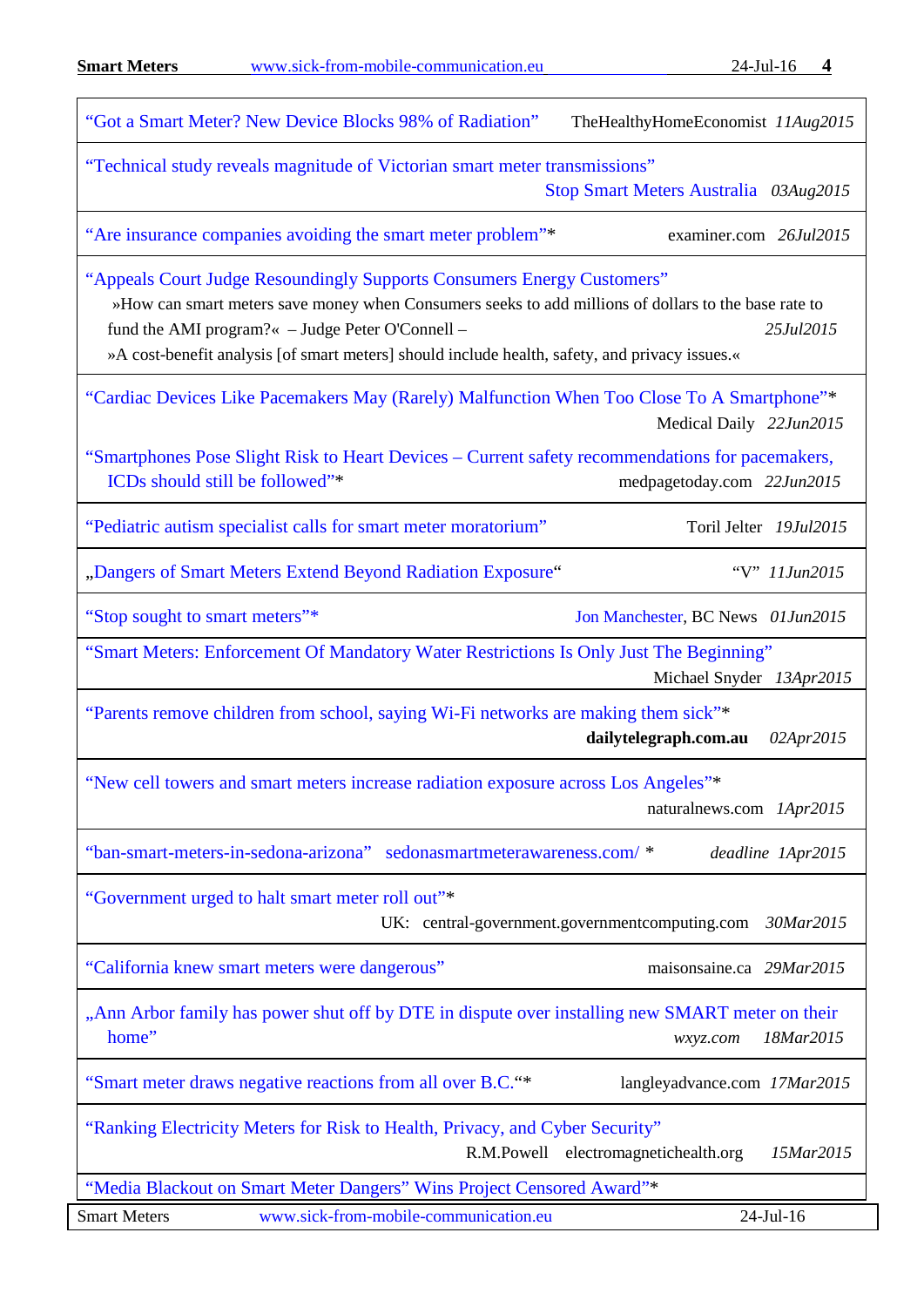**Smart Meters** [www.sick-from-mobile-communication.eu](http://www.sick-from-mobile-communication.eu/) 24-Jul-16 **5**

|                                                                                                                                                                                                                               | memoryholeblog.com/ 12Mar2015                     |
|-------------------------------------------------------------------------------------------------------------------------------------------------------------------------------------------------------------------------------|---------------------------------------------------|
| "Father of the smart grid first ets "thought leader of the year"                                                                                                                                                              | Pennenergy 11Mar2015                              |
| "Smart meters energy saving project at risk, say MPs" *                                                                                                                                                                       | bbc.com/news/ 7Mar2015                            |
| ""Evaluation of ADHS Report on Health Safety of Smart Meters"<br>Arizona Corporation Commission Docket No:E-00000C-I 1-0328, the Generic Docket for the<br><b>Commission's Inquiry Into Smart Meters</b>                      | 4Nov2014                                          |
| "Symptoms after Exposure to Smart Meter Radiation"                                                                                                                                                                            | RM. Powell 6Mar2015                               |
| "A Message to the Maryland General Assembly: The Health Argument for Replacing Wireless Smart<br>Meters with a Safe Metering Technology in Maryland"                                                                          | RM. Powell 18May2014                              |
| "The Health Argument for Replacing Wireless Smart Meters with a Safe Metering Technology in<br>Maryland"                                                                                                                      | RM. Powell 1May2014                               |
| "Questions You May Want to Ask Your Electric Power Company about Wireless Smart Meters"                                                                                                                                       | RM. Powell 25Mar2014                              |
| "Concerns about Wireless Smart Meters"                                                                                                                                                                                        | RM. Powell 19Oct2013                              |
| "FCC Maximum Permissible Exposure Limits for Electromagnetic Radiation, as Applicable to Smart<br>Meters"                                                                                                                     | RM. Powell 06Oct2013                              |
| "Biological Effects from RF Radiation at Low-Intensity Exposure, based on the BioInitiative 2012<br>Report, and the Implications for Smart Meters and Smart Appliances"                                                       | RM. Powell 11Jul2013                              |
| "Danger in smart meters is 'cumulative long-term exposure" <sup>*</sup>                                                                                                                                                       | kelownacapnews.com 20Feb2015                      |
| "Fatal Dallas fire puts scrutiny on 'smart' meters"                                                                                                                                                                           | wfaa.com/ 3Feb2015                                |
| "Smart" electric meters slammed at Kingston PSC hearing"*                                                                                                                                                                     | <b>Smart Meter News Updates</b><br><i>Feb2015</i> |
| "Hydro-Quebec rocked by resignations amid smart-meter flap"*                                                                                                                                                                  | Toronto Sun Febr2015                              |
| "'Pagosa Power' Circulating Smart Meter Petition" *                                                                                                                                                                           | Pagos Daily Post, Feb2015                         |
| "Woman Who Was Arrested as Utility Crews 'Forcibly Installed' Smart Meters Fights Back"*                                                                                                                                      | theblaze.com 28Jan2015                            |
| "Smart Meter Removal Underway"*                                                                                                                                                                                               | Blackburn News Jan2015                            |
| Citizens for Safe Technology:* Empowering the public to protect children and nature from unsafe<br>wireless technologies: "Disconnect Switches Used in Smart Meters"<br>"BC's Itron Smart Meters put lives and homes at risk" | Jan2015<br>Jan2015                                |
| "Smart metering - transforming Africa's energy future"*                                                                                                                                                                       | www.ey.com 21Jan2014                              |
| <b>Smart Meters</b><br>www.sick-from-mobile-communication.eu                                                                                                                                                                  | 24-Jul-16                                         |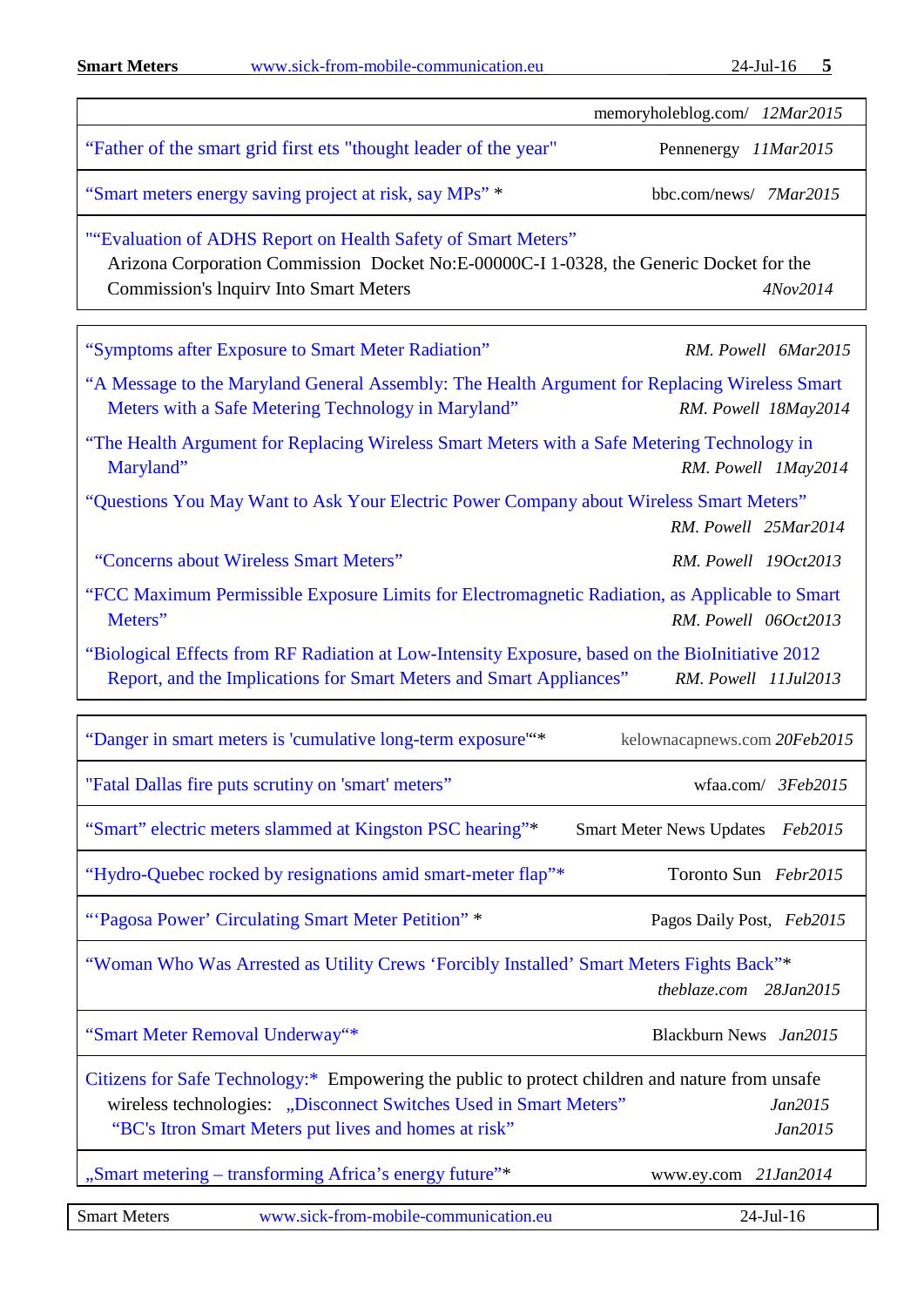**Smart Meters** [www.sick-from-mobile-communication.eu](http://www.sick-from-mobile-communication.eu/) 24-Jul-16 **6**

| see below<br>Comment by Peter Heindl:<br>13Mar2015                                                                                                                                                                                                                          |
|-----------------------------------------------------------------------------------------------------------------------------------------------------------------------------------------------------------------------------------------------------------------------------|
| "Firewall: How's that smart meter working out for ya?"*<br>www.eacourier.com<br>Feb2015                                                                                                                                                                                     |
| "Transcripts and Evidence of BCUC Substantiates FortisBC Misrepresented Safety of Wireless Smart<br>Meters" *<br>thermoguy.com<br>Feb2015                                                                                                                                   |
| "Three Studies Showing Symptoms from Smart Meters"*<br>Ronald Powell 4Jan2015                                                                                                                                                                                               |
| "The water meters are like the utility meters."<br>United Utilities Group PLC 2015                                                                                                                                                                                          |
| "Not too clever: will Smart Meters be the next Government IT disaster?"<br>D.Lewis & J.Kerr ?2015                                                                                                                                                                           |
| "Self-reporting of symptom development from exposure to radiofrequency fields of wireless smart<br>meters in Victoria, Australia: a case series."* see also<br>see also<br>Lamech, F. Nov-Dec2014                                                                           |
| "SaskPower ordered to remove all smart meters in the province"*<br>Shawn Knox, Global News Jul2014                                                                                                                                                                          |
| electricsense.com > EMF Forum > "NoRFplease" search for PLC!<br>22Dec2013                                                                                                                                                                                                   |
| "Dirty Electricity from 'Smart' Meters: Answers from the Experts"<br>03Dec2013                                                                                                                                                                                              |
| "Harvard Medical Doctor Warns Against Smart Meters"* thehealthyhomeeconomist.com<br>Mar2013                                                                                                                                                                                 |
| "How to find and read your meter"                                                                                                                                                                                                                                           |
| Austrian Chamber of Physicians: "New Electricity Meters cause more Electrosmog"<br>04Feb2012<br>"Guideline of the Austrian Medical Association for the Diagnosis and Treatment of EMF-Related<br>Health Problems and Illnesses (EMF Syndrome)"<br>(see also)<br>Vienna 2012 |
| <b>Smart Meters en Español</b>                                                                                                                                                                                                                                              |

<span id="page-5-0"></span>["Plataforma Ciudadana para la Investigación Judicial del Sector Eléctico"](https://plataforma.quieroauditoriaenergetica.org/) ƒ *27Jul2015* ["Reposición Contador Sustituido"](https://plataforma.quieroauditoriaenergetica.org/blog/15-categoria-blog-2/86-reposicion-contador) »¿ Te han cambiado tu contador por el nuevo 'inteligente' ?« »¿ Deseas que te vuelvan a reponer el que tenías ?« ["Los riesgos de los Contadores Inteligentes"](http://www.peccem.org/DocumentacionDescarga/Contadores/Charla_PELIGRO_CONTADORES_INTELIGENTES.pdf) ["Alemania Instala sus Contadores Inteligentes por 'FIBRA OPTICA'"](https://www.change.org/p/comisario-de-energ%C3%ADa-miguel-arias-ca%C3%B1ete-suspender-la-instalaci%C3%B3n-de-los-contadores-inteligentes-de-electricidad-mientras-no-se-pronuncie-bruselas-sobre-su-legalidad/u/11503900?recruiter=18288613&utm_source=share_upd) A.Tello, Madrid *24Jul2015* ["Suspender la instalación de los Contadores 'Inteligentes' de Electricidad, mientras no se pronuncie](https://www.change.org/p/comisario-de-energ%C3%ADa-miguel-arias-ca%C3%B1ete-suspender-la-instalaci%C3%B3n-de-los-contadores-inteligentes-de-electricidad-mientras-no-se-pronuncie-bruselas-sobre-su-legalidad)  [Bruselas sobre su Legalidad"](https://www.change.org/p/comisario-de-energ%C3%ADa-miguel-arias-ca%C3%B1ete-suspender-la-instalaci%C3%B3n-de-los-contadores-inteligentes-de-electricidad-mientras-no-se-pronuncie-bruselas-sobre-su-legalidad) Dirigida a Comisario de Energía Miguel Arias Cañete\* Petitión! A.Tello, Madrid, ES ...*Jul2015* 

<span id="page-5-1"></span>*Smart Meters en Français*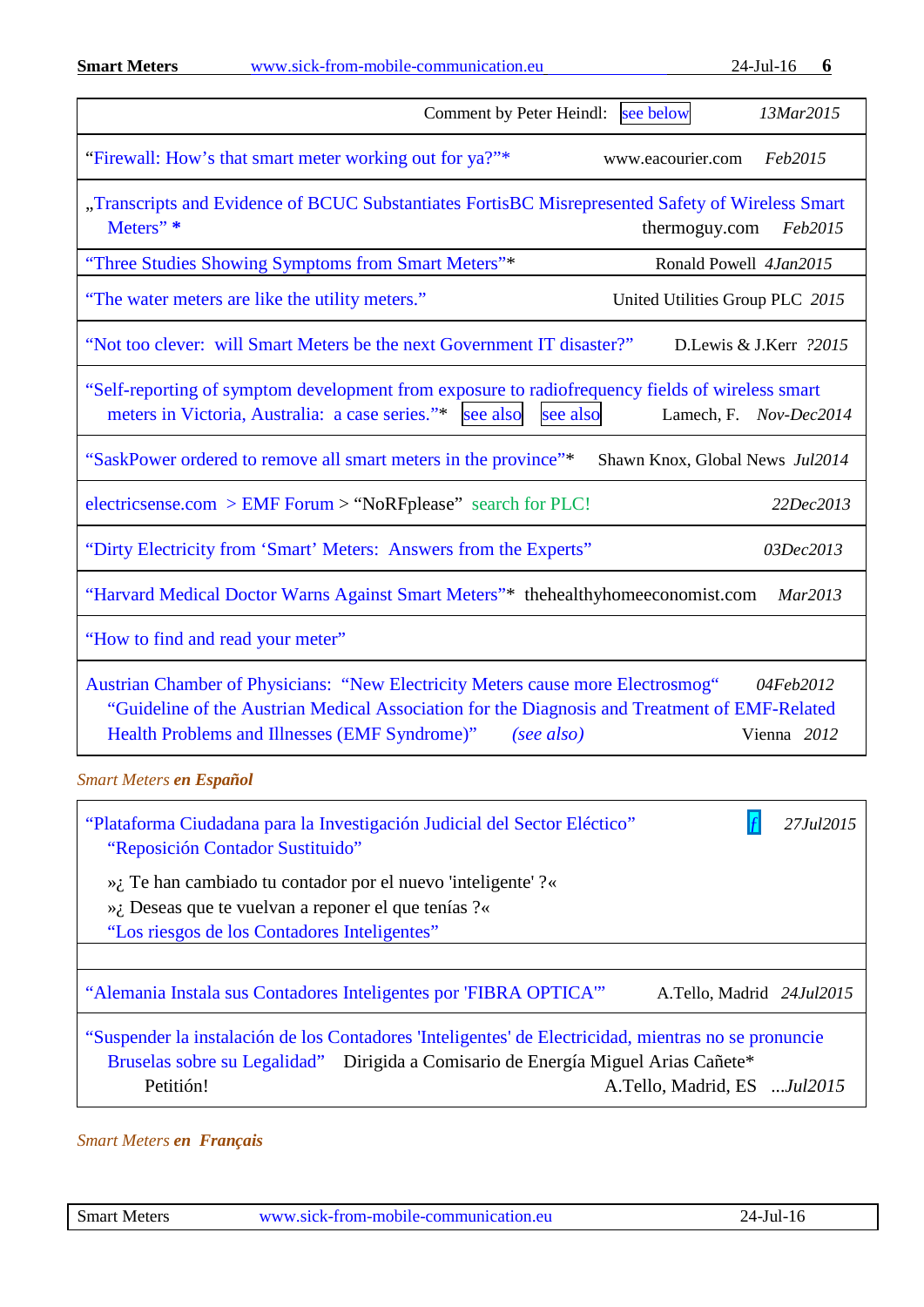| <b>WebSite:</b> Refusons les compteurs «intelligents»* (see also)                                                                                    |                             |          |
|------------------------------------------------------------------------------------------------------------------------------------------------------|-----------------------------|----------|
| Group: Pas de compteurs communicants dits intelligents                                                                                               |                             |          |
| <b>Blog:</b> Détonateurs_Detonators (Canada)*<br><i>article:</i> "Global Smart Meters Roll-Out And Serfdom Of Humanity"                              |                             | 4Mar2015 |
| Compteurs Linky: "De véritables Big Brother à notre domicile"<br>»60 communes de France refusent l'installation des nouveaux compteurs intelligents. | <b>BMFTV 29Mar2016</b>      |          |
| "« Les compteurs intelligents causent le cancer » – Igor Belyaev, chef du laboratoire de radiobiologie<br>de l'Académie des sciences russe"          | André Fauteux 50ct2015      |          |
| "Compteurs intelligents : des experts dénoncent la « désinformation flagrante »" $\frac{1}{2}$                                                       |                             | 9Jul2015 |
| "Non-thermal Biological Effects of Microwaves"                                                                                                       | <b>Igor Belyaev</b> Nov2005 |          |

**Smart Meters** [www.sick-from-mobile-communication.eu](http://www.sick-from-mobile-communication.eu/) 24-Jul-16 **7**

## <span id="page-6-0"></span>*Smart Meters auf Deutsch*

| "Moderne Stromzähler kommen - bis zu 100 Euro Einbaukosten"                                                                                                                                                        |                                                   |  |
|--------------------------------------------------------------------------------------------------------------------------------------------------------------------------------------------------------------------|---------------------------------------------------|--|
| "Intelligente Stromzähler im Rausch des Marktes" "So genannte Smart Meter, die den Stromverbrauch an<br>Angebot und Nachfrage anpassen, können Blasen und Crashs verursachen."<br>Lars Fischer 24. <i>Jul</i> 2015 |                                                   |  |
| "Orwell-Stromzähler kommt: Smart Meter werden Pflicht"*<br>"Orwell-Stromzähler kommt: Smart Meter werden Pflicht"*                                                                                                 | antizensur de<br>12Feh2015<br>mmnews.de 12Feb2015 |  |
| "Das Smart Meter Gateway – Sicherheit für intelligente Netze"<br>Bundesamt für Sicherheit in der Informationstechnik                                                                                               | Feh2014                                           |  |

"Bundesgerichtshof bejaht Anspruch des Vermieters auf Einbau von funkbasierten Ablesegeräten" (Thema: Smartmeter) *28Sep2011* 

## <span id="page-6-1"></span>*(7) Smart Meters in Hebrew*

atzuma.co.il / smartmetersisrael <mark>הנירק ונילע םיפוכה "םימכח \_ םינומ"ל </mark>םיברסמ <mark>- החוטב היגולונכט םיצור</mark>  *16Aug2014*

ריעה יבחרב ירלולס רותינ דויצ הסרפ "ןוחיגה" םימה תורבח יכ ףשח [םיזלדנו](http://norad4uh.blogspot.com.es/2015/08/blog-post_26.html) לש הרקמ

*Comments*

| "Smart metering – transforming Africa's energy future"                                                                                                                                                                                                                                                              | www.ey.com 21Jan2014                    |  |
|---------------------------------------------------------------------------------------------------------------------------------------------------------------------------------------------------------------------------------------------------------------------------------------------------------------------|-----------------------------------------|--|
|                                                                                                                                                                                                                                                                                                                     | Comment by Peter Heindl on fb 13Mar2015 |  |
| Yet another blatant LIE!<br>$\mathbf{H} \mathbf{C}_{n+1}$ and $\mathbf{C}_{n+1}$ is the set of $\mathbf{C}_{n+1}$ is $\mathbf{C}_{n+1}$ is the set of $\mathbf{C}_{n+1}$ is the set of $\mathbf{C}_{n+1}$ is the set of $\mathbf{C}_{n+1}$ is the set of $\mathbf{C}_{n+1}$ is the set of $\mathbf{C}_{n+1}$ is the |                                         |  |

<span id="page-6-2"></span>'Smart metering - transforming Africa's energy future